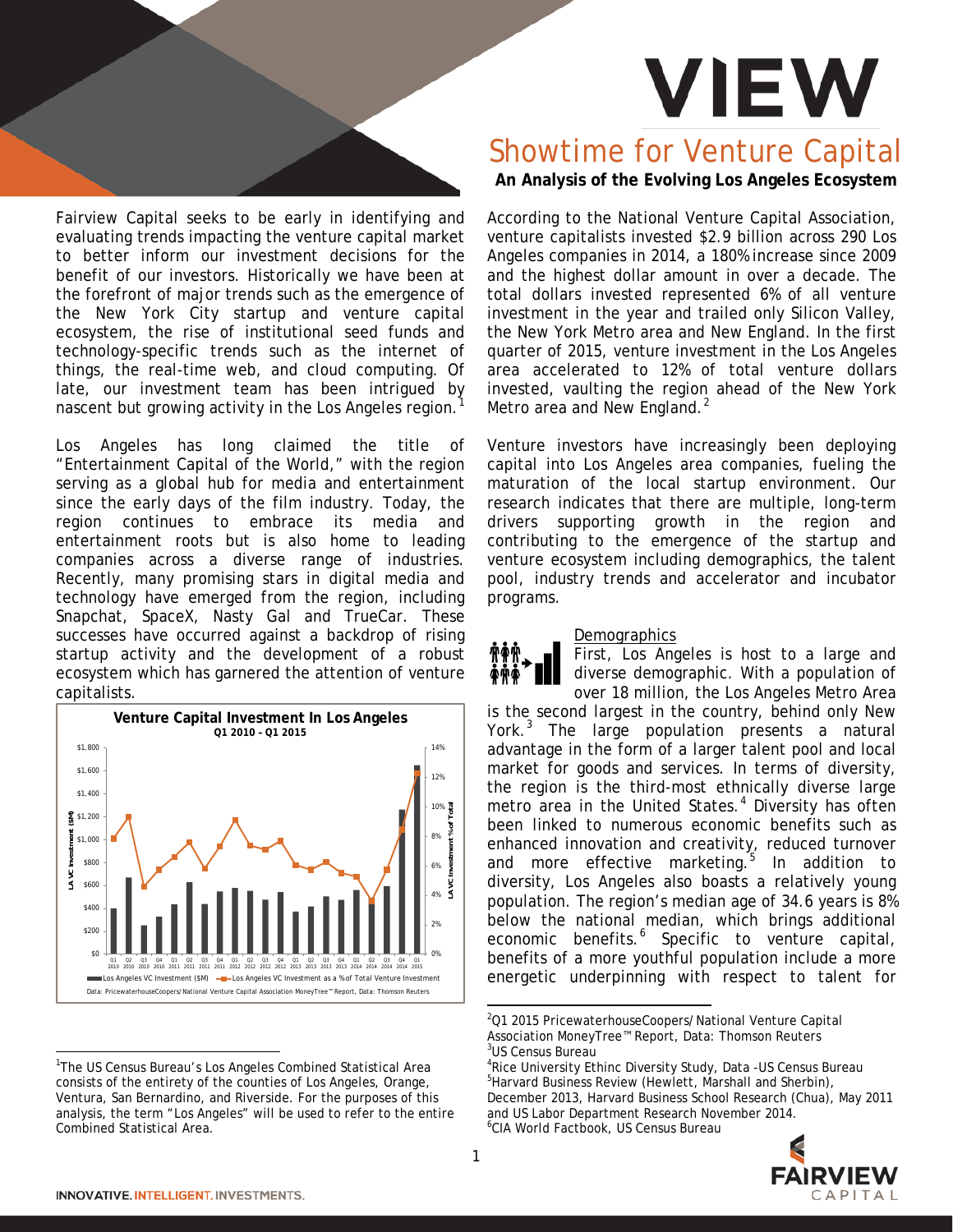portfolio companies and a local market more receptive to new products and services.

#### Talent Pool

Complementing Los Angeles' attractive demographic foundation are features that have proven to be critical for the development of a successful startup and venture capital ecosystem – technical talent and a large installed base of technology companies. The Los Angeles area is home to a number of universities with top engineering programs such as the California Institute of Technology, Harvey Mudd College, the University of California Los Angeles, and the University of Southern California. As a result, the region graduates approximately 3,000 engineers each year, more than any other area in the United States, including Boston and the Bay Area. Historically much of this engineering talent, up to 70% according to some estimates, had left the area to find employment<sup>[7](#page-1-0)</sup>. Recently, however, more of this talent has chosen to remain in the area as the aforementioned digital media successes combined with local Fortune 500 companies in related fields have helped retain, and even attract, and train talent. Examples of local Fortune 500 companies based in the area include Amgen, Disney, DirectTV, Health Net, Jacobs Engineering and Live Nation. These companies have nurtured the local technology ecosystem while providing balance and diversity to the region's economy.

# Industry Tends



The cost to launch most technology products and services has dropped significantly as internet infrastructure becomes commoditized. In fact, the cost to develop and launch an internet-based

company's first product has dropped by a factor of 10 or more in the past decade. $8$  A primary industry that stands to benefit from this trend is content creation, as value steadily shifts away from infrastructurerelated innovation towards content. Los Angeles has always been a content creation hub and its digital media and advertising industries have also benefited from this trend. Some of the most important new business models at the intersection of digital media and advertising have been conceived in Los Angeles, such as MySpace in social media and Overture in digital advertising. More recent Los Angeles based successes that have leveraged the region's natural strengths include Maker Studios in content creation, Oculus in virtual reality, Riot Games in online gaming, and

-<br>7 PandoDaily Research and TechLA

<span id="page-1-2"></span><span id="page-1-1"></span><span id="page-1-0"></span><sup>8</sup>Startup Weekend: How to Take a Company From Concept to Creation in 54 Hours, Marc Nager

HauteLook in fashion e-commerce. Recent successes have been particularly valuable to the region as they have spurred additional startup successes and investment. They have also aided in talent retention while making it easier for companies to recruit talent from outside the region.

# Accelerators and Incubators

A burgeoning cluster of local startup accelerators and incubators has accompanied recent startup successes to help nurture and develop the growing local talent base. Los Angeles is now home to nearly a dozen accelerators and approximately 30 incubators.<sup>[9](#page-1-2)</sup> Accelerators, which typically fund externally developed ideas and provide mentorship, have, in most cases, been formed or backed by venture capital firms with an interest in the region or successful local founders and CEOs. Incubators, which typically help bring in external advisors and team members to an internally developed product (sometimes including a small investment), have a range of sponsors, including universities, economic development programs, local companies, as well as successful local founders and CEOs. The majority of accelerators and incubators in Los Angeles are local, but the group includes national programs as well. Examples include: Amplify LA, Launchpad LA, MuckerLab, K5 Launch, idealab, and Science.

# Venture Capital in Los Angeles

Despite the recent rise in startup formation, Los Angeles is still a relatively new market in terms of local venture capital investors. A bulk of the current investment activity has been led by smaller seed funds, angel investors and angel groups. Examples include Baroda Ventures, Double M Partners, CrossCut Ventures, Wavemaker Partners and Mucker Capital. This group of investors, often characterized as tightknit, has served young area startups very well and



<sup>-&</sup>lt;br>9 <sup>9</sup>Vator News and Barbera Corporate Law